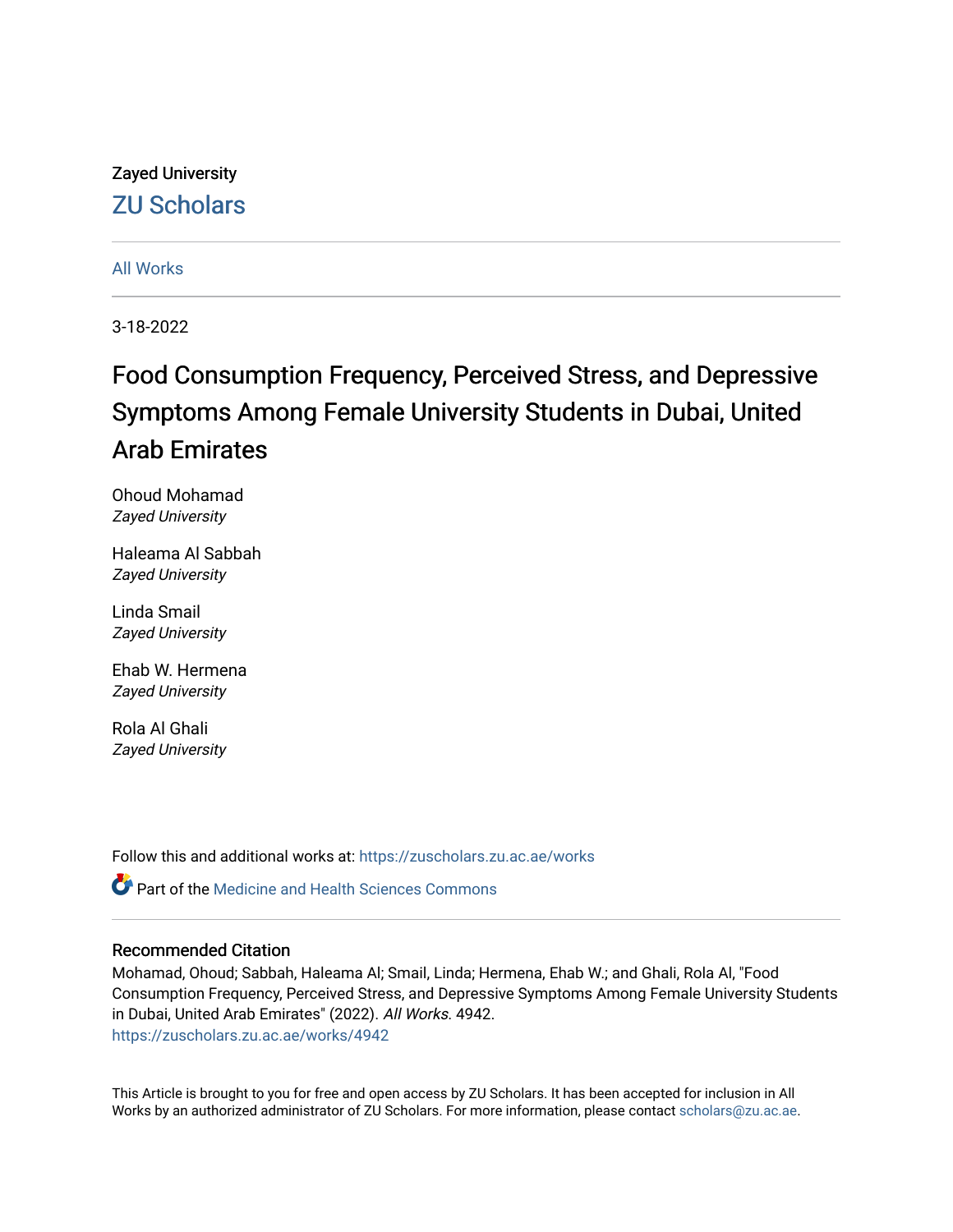



# Food Consumption Frequency, Perceived Stress, and Depressive [Symptoms Among Female University](https://www.frontiersin.org/articles/10.3389/fsufs.2022.792631/full) Students in Dubai, United Arab Emirates

Ohoud Mohamad<sup>1†</sup>, Haleama Al Sabbah<sup>1\*†</sup>, Linda Smail<sup>2</sup>, Ehab W. Hermena<sup>3</sup> and Rola Al Ghali<sup>1</sup>

*<sup>1</sup> Department of Health Sciences, College of Natural and Health Sciences, Zayed University, Dubai, United Arab Emirates, <sup>2</sup> Department of Mathematics, College of Interdisciplinary Studies, Zayed University, Dubai, United Arab Emirates, <sup>3</sup> Department of Psychology, College of Natural and Health Sciences, Zayed University, Dubai, United Arab Emirates*

#### **OPEN ACCESS**

#### Edited by:

*Alexandru Rusu, Biozoon Food Innovations GmbH, Germany*

#### Reviewed by:

*Dan Cristian Vodnar, University of Agricultural Sciences and Veterinary Medicine of Cluj-Napoca, Romania Eman Mehanna, Suez Canal University, Egypt Pratima Khandelwal, Global Academy of Technology, India*

#### \*Correspondence:

*Haleama Al Sabbah [haleemah.alsabah@zu.ac.ae](mailto:haleemah.alsabah@zu.ac.ae)*

*†These authors have contributed equally to this work and share first authorship*

#### Specialty section:

*This article was submitted to Nutrition and Sustainable Diets, a section of the journal Frontiers in Sustainable Food Systems*

> Received: *10 October 2021* Accepted: *07 February 2022* Published: *18 March 2022*

#### Citation:

*Mohamad O, Al Sabbah H, Smail L, Hermena EW and Al Ghali R (2022) Food Consumption Frequency, Perceived Stress, and Depressive Symptoms Among Female University Students in Dubai, United Arab Emirates. Front. Sustain. Food Syst. 6:792631. doi: [10.3389/fsufs.2022.792631](https://doi.org/10.3389/fsufs.2022.792631)*

**Background:** This study assessed whether perceived stress and depressive symptoms were associated with the frequency of consumption of specific food groups among female university students.

Methods: A cross-sectional study was conducted among female university students using a simple random sampling method. The response rate was 97%, with a total number of 385 participants. The associations between stress levels and most/least-consumed food groups, and between depressive symptoms levels and most/least-consumed food groups were assessed. The questionnaire included a 12-item self-administered food frequency questionnaire, Cohen's Perceived Stress Scale, and the Beck Depression Inventory-II. The study was approved by the University Ethical Committee prior to the data collection. One-way Analysis of Variance (ANOVA) and an independent-sample *t*-test were performed to test the equality of population means across the categories of each independent variable depending on the number of categories of the independent variable.

**Results:** Overall, this group of female university students fell under the mild mood disturbance category (depressive symptoms) (BDI-II) and had moderate perceived stress (PSS). Perceived stress was associated with more frequent consumption of salad/raw vegetables and cooked vegetables and less frequent consumption of cake/cookies and meat/sausage products (*p* < 0.05). Additionally, depressive symptoms were associated with less frequent consumption of fresh fruits and increased consumption of fast food/canned food and soft drinks  $(p < 0.05)$ .

**Conclusions:** The data showed that stress and depression were associated with different dietary preferences, which is consistent with the distinctions between stress and depression in human behavior. Specifically, the results revealed associations between soft drinks consumption and higher depressive symptoms and between frequent consumption of salad/raw vegetables and cooked vegetables and higher perceived stress among this group of female university students.

Keywords: perceived stress, depressive symptoms, university students, dietary behavior, mental health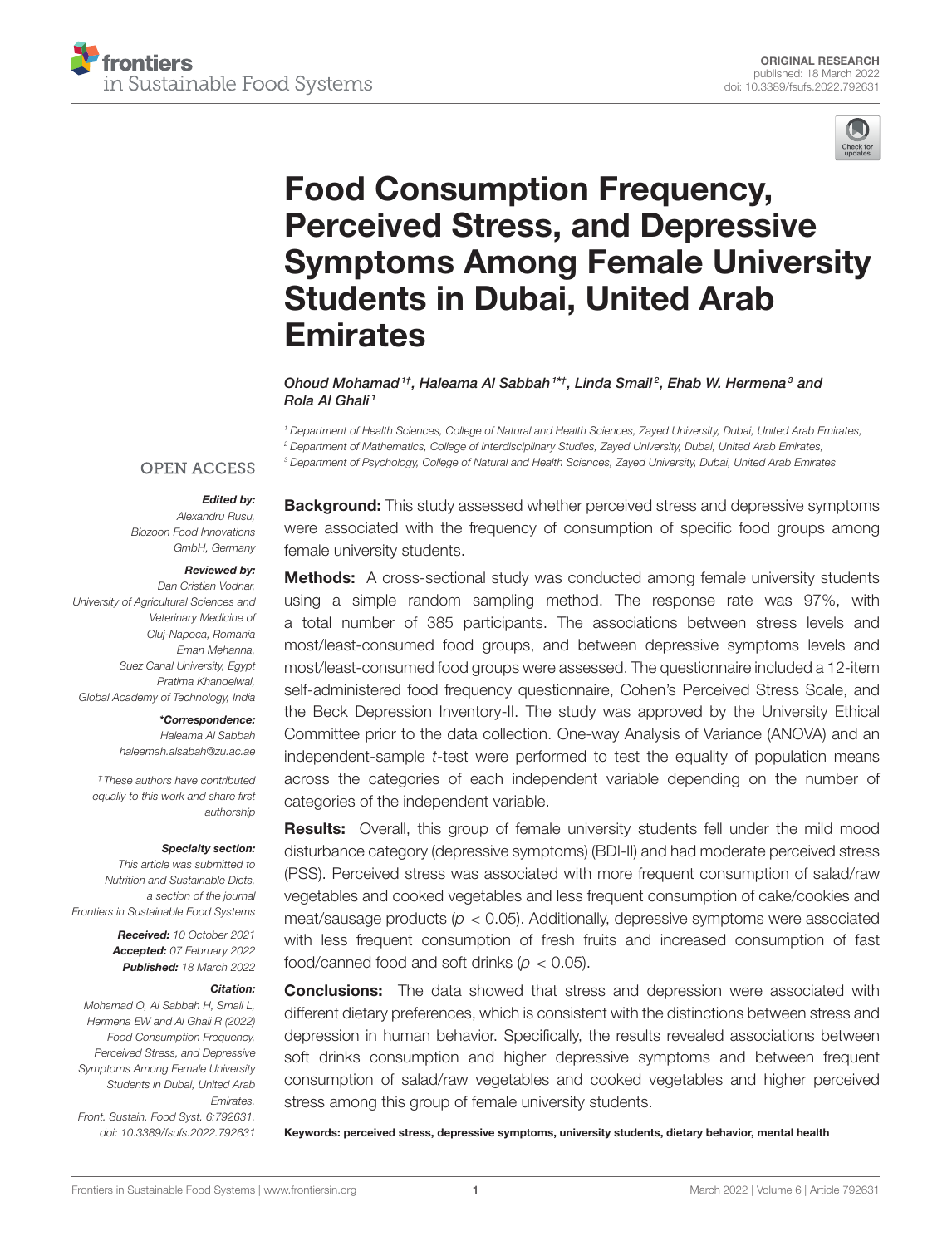# INTRODUCTION

Stress and depression can result in a number of complications, including maladaptive eating behaviors such as overeating or undereating [\(Oliver et al., 2000;](#page-7-0) [Kramlinger, 2001\)](#page-7-1). These inconsistencies in dietary habits can be caused by stress and other factors, resulting in weight gain or loss in individuals with stress or depression. These changes in eating habits may eventually lead to changes in lifestyle behaviors [\(Schmidt, 2012\)](#page-7-2). Additionally, undergoing stressful life situations could be a risk factor for developing depression [\(Kramlinger, 2001\)](#page-7-1).

Over the past few years, the relationship between the type and the frequency of dietary intake has been studied in relation to mental health. This growing field of study concluded that higher consumption of processed and Western food indicates a higher risk of developing poor mental health [\(Rucklidge and Kaplan,](#page-7-3) [2016\)](#page-7-3). Prospective studies have relied on causality to explain the nature of this relationship; unhealthy diets at baseline showed a higher risk of depression and poor mental health, whereas healthier diets at baseline showed better mental health and a lower risk of depression [\(Akbaraly et al., 2009;](#page-7-4) [Jacka et al., 2011;](#page-7-5) [Sánchez-Villegas et al., 2012\)](#page-7-6). In experimental studies, when participants were exposed to a stressful situation, they tended to consume more of high-density foods and sweets [\(Oliver et al.,](#page-7-0) [2000;](#page-7-0) [Zellner et al., 2006\)](#page-7-7). In addition, cross-sectional studies have suggested that higher perceived stress is positively associated with higher intake of fat, sodium, and carbohydrates (Nastaskin and Fiocco, [2015;](#page-7-8) [Dehghan et al., 2016\)](#page-7-9). However, other studies found that higher levels of stress were not associated with more sweets consumption but it was associated with lower fruit and vegetables intake [\(El Ansari and Berg-Beckhoff, 2015\)](#page-7-10).

Moreover, systematic reviews have shown that foods rich in antidepressant nutrients, such as folate, iron, and chain omega-3 fatty acids (EPA and DHA), can enhance a person's mental health, and that people who consume these foods more often are less likely to develop depression [\(LaChance and Ramsey,](#page-7-11) [2018\)](#page-7-11). The biological link between healthy diets and better mental health can be explained by several factors, including the neurotransmitter precursors, inositol and tryptophan (Grases et al., [2019\)](#page-7-12). People with a higher depression score reported a lower consumption of legumes, fruits and vegetables which are among the foods that contain precursors to inositol and tryptophan which are important to brain health as opposed to people with lower scores [\(Grases et al., 2019\)](#page-7-12). In line with these findings, cardioprotective diets that are high in fruits and vegetables and low in fat and refined sugar have been found to predict a lower risk of depression [\(Martínez-González, 2016\)](#page-7-13). Overall, studies examining food choices under stress have found that people, particularly women, consume more types of food than they usually avoid for health reasons [\(Zellner et al., 2006\)](#page-7-7). Regarding depression and dietary habits, most studies focused on the effects of certain diets on depression. These studies have shown that adherence to certain diets that provide healthier food choices results in improved mental health in depressed individuals [\(Jacka et al., 2017\)](#page-7-14). Evidence also suggests that certain nutrients can positively affect mood and be used to treat depression, whereas other nutrients can increase the risk of it [\(Volker and Ng, 2006;](#page-7-15) [Popa and Ladea, 2012\)](#page-7-16). Moreover, it has been reported that poor dietary patterns could promote depressive symptoms [\(Jacka et al., 2014\)](#page-7-17).

Studies that have sought to map the relationship between mental health symptoms (stress and depressive symptoms) and diet have reported that unhealthy food intake increases with perceived stress and depressive symptoms. Furthermore, unhealthy food consumption was linked to perceived stress in women only; however, depressive symptoms were linked to unhealthy food intake in both males and females (Mikolajczyk et al., [2009;](#page-7-18) [El Ansari et al., 2014\)](#page-7-19). A similar study concluded that levels of perceived stress and depressive symptoms increased with a decrease in fresh food intake and an increase in ready-to-eat food intake, and vice versa [\(Liu et al., 2007\)](#page-7-20).

College students are vulnerable to vicious cycles in which poor diet choices and mental health symptoms perpetuate each other. Due to their new environment, responsibilities, financial pressure, and time management struggles, students are more prone to experience stress [\(Schmidt, 2012\)](#page-7-2). Longlasting stress has been found to be associated with weight gain as it triggers eating more frequently and less healthy (Torres and Nowson, [2007;](#page-7-21) [Roberts, 2008\)](#page-7-22). Depression can also lead to overeating or undereating [\(Kramlinger, 2001;](#page-7-1) [Volker and Ng,](#page-7-15) [2006\)](#page-7-15). However, research on the effects of stress and depression on dietary habits and choices in the UAE or the Middle East, specifically in Gulf Cooperation Council (GCC) countries, is limited and outdated. To the best of our knowledge, no studies have been conducted on UAE college students regarding the relationships between dietary habits, depressive symptoms, and perceived stress. Therefore, in this study, the association between frequency of food consumption and two mental health indicators (perceived stress and depressive symptoms) was assessed in female university students in the UAE.

## MATERIALS AND METHODS

## Study Design

This cross-sectional study was conducted following obtaining ethical clearance. After obtaining written informed consent, the participants were asked to complete a 12-item food frequency questionnaire (FFQ), Beck Depression Inventory, and Cohen's Perceived Stress Scale, which were compiled into a single questionnaire. The details of the study methodology have been described elsewhere [\(Ali et al., 2021\)](#page-7-23).

## Population and Sampling

The sample was drawn from female students at a national university in the United Arab Emirates (UAE). Several classes were randomly chosen from a list of courses held in spring 2018. The data were collected from April to May 2018. The sample represented ∼10% of the target population of 4,000 students and resulting in a total sample size of 389 students. A total of 385 questionnaires were accepted, resulting in a response rate of 98.9%. Before data collection, a pilot study was conducted on a sample of ten students to verify that the questionnaire was well-understood and appropriate for use with the intended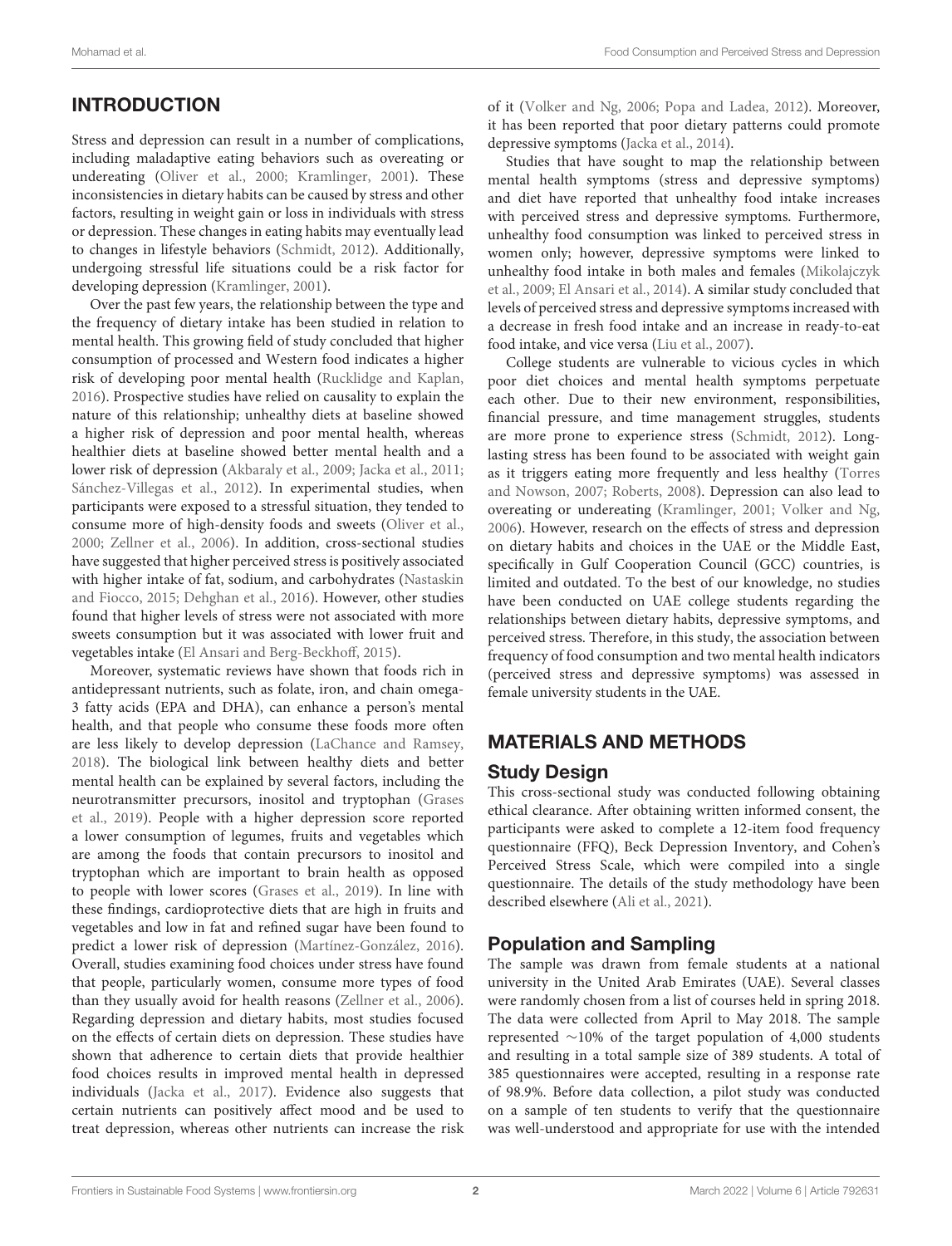sample. Pilot study participants were not included in the final data analysis.

## **Materials**

Data were collected through a self-reported questionnaire consisting of three sections: a 12-item food frequency questionnaire, the 10-item Cohen's Perceived Stress Scale (PSS), and the Beck Depression Inventory-II (BDI-II). Weight and height were self-reported, which might have been a potential source of bias.

#### Food Frequency Questionnaire

The Food Frequency Questionnaire [\(Mikolajczyk et al., 2009\)](#page-7-18) assessed the frequency of consumption of 12 food groups: sweets, cake/cookies, snacks, fast food/canned food, fresh fruits, salad/raw vegetables, cooked vegetables, soft drinks, meat/sausage products, fish/seafood, milk/milk products, and cereal/cereal products. Students were asked to answer the question "How often do you eat the following foods?" on a 5 point scale (several times a day  $= 5$ , daily  $= 4$ , several times a week = 3, 1–4 times a month = 2, and never = 1). Cronbach's  $\alpha$  = 0.68. The FFQ was used in previous studies [\(Mikolajczyk et al.,](#page-7-18) [2009;](#page-7-18) [El Ansari et al., 2014;](#page-7-19) [El Ansari and Berg-Beckhoff, 2015\)](#page-7-10). Although not formally validated, the FFQ we used contains food groups that are essential for studying dietary behavior, which in line with the contents of other validated FFQs [\(Mikolajczyk et al.,](#page-7-18) [2009\)](#page-7-18).

#### Cohen's Perceived Stress Scale

The PSS estimates the degree to which situations in a person's life are considered stressful through 10 items [\(Cohen et al., 1983;](#page-7-24) [Cohen and Williamson, 1988\)](#page-7-25). Students expressed their feelings and thoughts for each item during the past month on a 5 point scale (0 = Never, 1 = Almost never, 2 = Sometimes,  $3 =$ Fairly often, and  $4 = \text{Very often}$ . In this study, the Cronbach's α was 0.68.

#### Beck Depression Inventory-II

The BDI-II measures the behavioral manifestation of depression [\(Salkind, 1969;](#page-7-26) [Beck et al., 1996\)](#page-7-27). The BDI-II was created in 1996 in alignment with the DSM-IV's diagnostic criteria for major depressive episode [\(Wang and Gorenstein, 2013\)](#page-7-28). The BDI-II consists of 21 items with four statements each. Students were asked to choose one statement for each item that best described their feelings over the previous two weeks. The statements were scored on a 4-point scale ranging from 0 to 3. The creators of the BDI-II have enhanced validity compared to the original BDI [\(Beck et al., 1996\)](#page-7-27). The Arabic version of the BDI-II [\(Ghareeb, 2000\)](#page-7-29) was validated in 18 Arab countries: Palestine, Lebanon, Syria, Jordan, Saudi Arabia, Kuwait, Qatar, Bahrain, the United Arab Emirates, Oman, Yemen, Egypt, Sudan, Tunisia, Libya, Algeria, and Morocco, with Cronbach's α falling between 0.82 to 0.93 [\(Alansari, 2006;](#page-7-30) [Maamria, 2010\)](#page-7-31). To compensate for the removal of item 9 (suicidal thoughts and wishes), the scoring system was adjusted according to the ethical committee's instructions.

As a result, the BDI-II cut-off points were converted to percentages. The original BDI-II had a total score of 63, and the new score after deleting item 9 was 60. The BDI-II percentages were calculated by dividing by 63 and multiplying by 100 (63 was the total of score). The modified version of the BDI-II consists of 20 items, with a Cronbach's α of 0.89.

| The original cut-off points of BDI-II: | The cut-off points as percentages:              |
|----------------------------------------|-------------------------------------------------|
| (1-10) Normal ups and downs            | (1.59-15.85) Normal ups and downs               |
| (11-16) Mild mood disturbances         | (17.46-25.40) Mild mood disturbances            |
| (17-20) Borderline clinical depression | (27.98-31.75) Borderline clinical<br>depression |
| (21-30) Moderate depression            | (33.33-47.62) Moderate depression               |
| (31-40) Sever depression               | (49.21-63.49) Severe depression                 |
| (Over 40) Extreme depression           | (Over 65.08) Extreme depression                 |

## Main Variables and Statistical Analysis

The FFQ consisted of 12 items, and was measured on a five-point scale (several times a day = 5, daily = 4, several times a week = 3, 1–4 times a month  $= 2$ , and never  $= 1$ ).

To compare the results with those of other studies [\(Mikolajczyk et al., 2009\)](#page-7-18), and by considering the least moderate correlations (Spearman  $> 0.2$ ) among the items of each subscale and factor analysis and based on theoretical considerations regarding the content of foods, it was decided to combine some food groups into subscales. The following subscales were used: unhealthy foods subscale that consisting of sweets, cakes/cookies, snacks, and fast food and a fresh food subscale, consisting of fresh fruits, salads/raw vegetables, and cooked vegetables. The remaining food groups were divided into separate subscales. The subscales' scores were calculated as mean scores of the corresponding items.

The BDI-II score (BDI-II sum) was computed by summing the responses to all the 20 items that measured this mental health indicator. The Perceived Stress Score variable (PSS sum) was generated by summing all responses to all items of Cohen's Perceived Stress Scale after reversing scores to the four positively stated items (statements 4, 5, 7, and 8). Reversing was performed by recoding four statements: 0 for 4, 1 for 3, 2 kept as 2, 3 for 1, and 0 for 4.

The normality of all score variables was checked using kurtosis and skewedness, histograms, and Q\_Q plots. All variables were normally distributed.

Independent associations between food groups (FFQ), perceived stress (PSS) and depressive symptoms (BDI-II) were examined using univariate and multivariate regression models. The newly created FFQ sum, PSS sum, and BDI-II sum served as dependent variables and were used for the subsequent data analysis. Sociodemographic and anthropometric variables were used as independent variables.

The collected data were coded, entered, and analyzed using the Statistical Package SPSS version 25. Statistical tests with pvalues < 0.05 were considered statistically significant. Descriptive statistics was computed to describe all questionnaire items.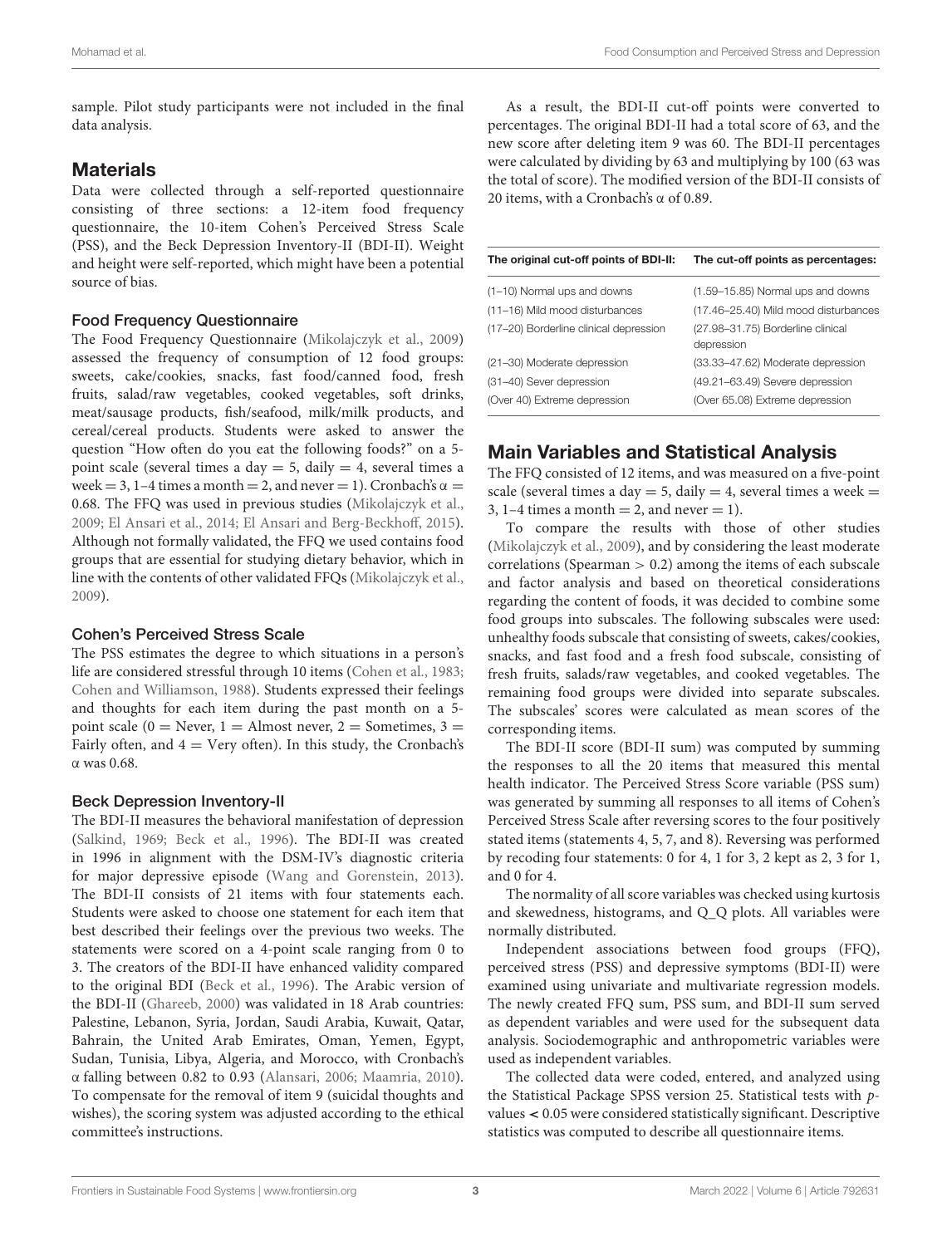<span id="page-4-0"></span>

|  | <b>TABLE 1</b> Sociodemographic characteristics and weight status ( $n = 385$ ). |  |  |  |
|--|----------------------------------------------------------------------------------|--|--|--|
|--|----------------------------------------------------------------------------------|--|--|--|

| <b>Characteristics</b> | n   | $\frac{0}{0}$ |
|------------------------|-----|---------------|
| Emirate                |     |               |
| Dubai                  | 290 | 75.3          |
| Sharjah                | 49  | 12.7          |
| Other                  | 46  | 12.0          |
| <b>Marital Status</b>  |     |               |
| Single                 | 355 | 92.4          |
| Married                | 29  | 7.6           |
| Age                    |     |               |
| $17-20$ years          | 233 | 62.2          |
| $21 - 24$ years        | 134 | 35.7          |
| $25 - 29$ years        | 8   | 2.1           |
| Nationality            |     |               |
| Emirati                | 374 | 97.1          |
| Non-emirati            | 11  | 2.9           |
| University Year        |     |               |
| First year             | 87  | 23.0          |
| Second year            | 90  | 23.8          |
| Third year             | 113 | 29.9          |
| Fourth years           | 88  | 23.3          |
| <b>BMI</b>             |     |               |
| Underweight            | 49  | 13.4          |
| Normal                 | 196 | 53.6          |
| Overweight             | 63  | 17.2          |
| Obese                  | 58  | 15.8          |
|                        |     |               |

Mohamad et al. Food Consumption and Perceived Stress and Depression

<span id="page-4-1"></span>TABLE 2 | Associations between food intake and perceived stress or depressive symptoms.

| Food group              | <b>PSS<sup>a</sup></b> |           | <b>BDI-IIb</b> |           |
|-------------------------|------------------------|-----------|----------------|-----------|
|                         | P-Value                | Estimate* | P-Value        | Estimate* |
| Sweets                  | 0.369                  | $-0.046$  | 0.517          | 0.033     |
| Cake/cookies            | 0.039                  | $-0.106$  | 0.296          | $-0.054$  |
| Snacks                  | 0.417                  | $-0.042$  | 0.534          | 0.032     |
| Fast food/canned food   | 0.333                  | $-0.049$  | 0.025          | 0.114     |
| Fresh fruits            | 0.059                  | $-0.097$  | 0.017          | $-0.122$  |
| Salad/raw vegetables    | 0.045                  | 0.103     | 0.209          | 0.064     |
| Cooked vegetables       | 0.038                  | 0.107     | 0.096          | 0.086     |
| Soft drinks             | 0.697                  | 0.020     | 0.015          | 0.124     |
| Meat/sausage products   | 0.011                  | $-0.130$  | 0.159          | $-0.072$  |
| Fish/sea food           | 0.055                  | $-0.098$  | 0.322          | $-0.051$  |
| Milk/milk products      | 0.324                  | $-0.051$  | 0.951          | $-0.003$  |
| Cereal/cereal products  | 0.251                  | $-0.059$  | 0.984          | $-0.001$  |
| Unhealthy Food Subscale | 0.127                  | $-0.078$  | 0.377          | 0.045     |
| Fresh Food Subscale     | 0.295                  | 0.054     | 0.685          | 0.021     |

\**Estimates are the Standardized Coefficients. Change in food consumption for every one-unit change in the PSS or BDI-II.*

*<sup>a</sup>PSS, Perceived Stress Scale.*

*<sup>b</sup>BDI-II, Beck Depression Inventory II.*

*Food groups and PSS and BDI-II (univariable analysis). Bold means significant difference.*

Multiple linear regression analysis was performed to predict each outcome variable using the following predictors: Marital status, age, BMI, exercise, stress, and depressive symptoms.

## RESULTS

## Sociodemographic Characteristics

**[Table 1](#page-4-0)** shows the participants' sociodemographic characteristics. The study population mainly consisted of Emiratis (97.1%). Their ages ranged from 17 to 24 years old. Regarding self-reported height and weight, 12.7% of the participants were underweight, 16.4% were overweight, and 15.1% were obese.

The mean scores were computed for the unhealthy food and fresh food subscales. Among this group of students, both unhealthy food and fresh food subscales had an average consumption (on a scale from 1 to 5). Overall, this group of students fell under the categories of "mild mood disturbances" and "moderate stress" for depressive symptoms and stress respectively.

## Association Between Food Intake and Perceived Stress or Depressive Symptoms

The associations between the consumption of each food group and perceived stress and depression were assessed separately using a linear regression. **[Table 2](#page-4-1)** shows that the significant associations between food groups, perceived stress, and depressive symptoms were not equal, whereas there were four associations for perceived stress and only three for depressive symptoms. Furthermore, negative associations were observed between perceived stress and cake/cookies and meat/sausage products, and between depressive symptoms and fresh fruits. Additionally, positive associations were observed between perceived stress and salad/raw vegetables and cooked vegetables and between depressive symptoms and soft drinks and fast food/canned food.

For every unit increase in PSS, the consumption of cake/cookies will decrease by 0.106, and meat/sausage product consumption will decrease by 0.130. However, salad/raw vegetable consumption will increase by 0.103 and cooked vegetable consumption will increase by 0.107. Regarding depressive symptoms, for every unit increase in the BDI-II, fresh fruits consumption will decrease by 0.122, fast/canned food consumption will increase by 0.114, while soft drink consumption will increase by 0.124 (**[Table 2](#page-4-1)**).

Multiple linear regressions were used to assess the association between the consumption of all food groups together and both the PSS and BDI-II (**[Table 3](#page-5-0)**). It was found that the consumption of unhealthy food, fresh food, fish/seafood, milk/milk products, and cereal/cereal products was not significantly associated with perceived stress and depressive symptoms among this group of university students. In addition, increased consumption of soft drinks was significantly associated with higher depressive symptoms, whereas increased consumption of meat/sausage products was significantly associated with lower perceived stress.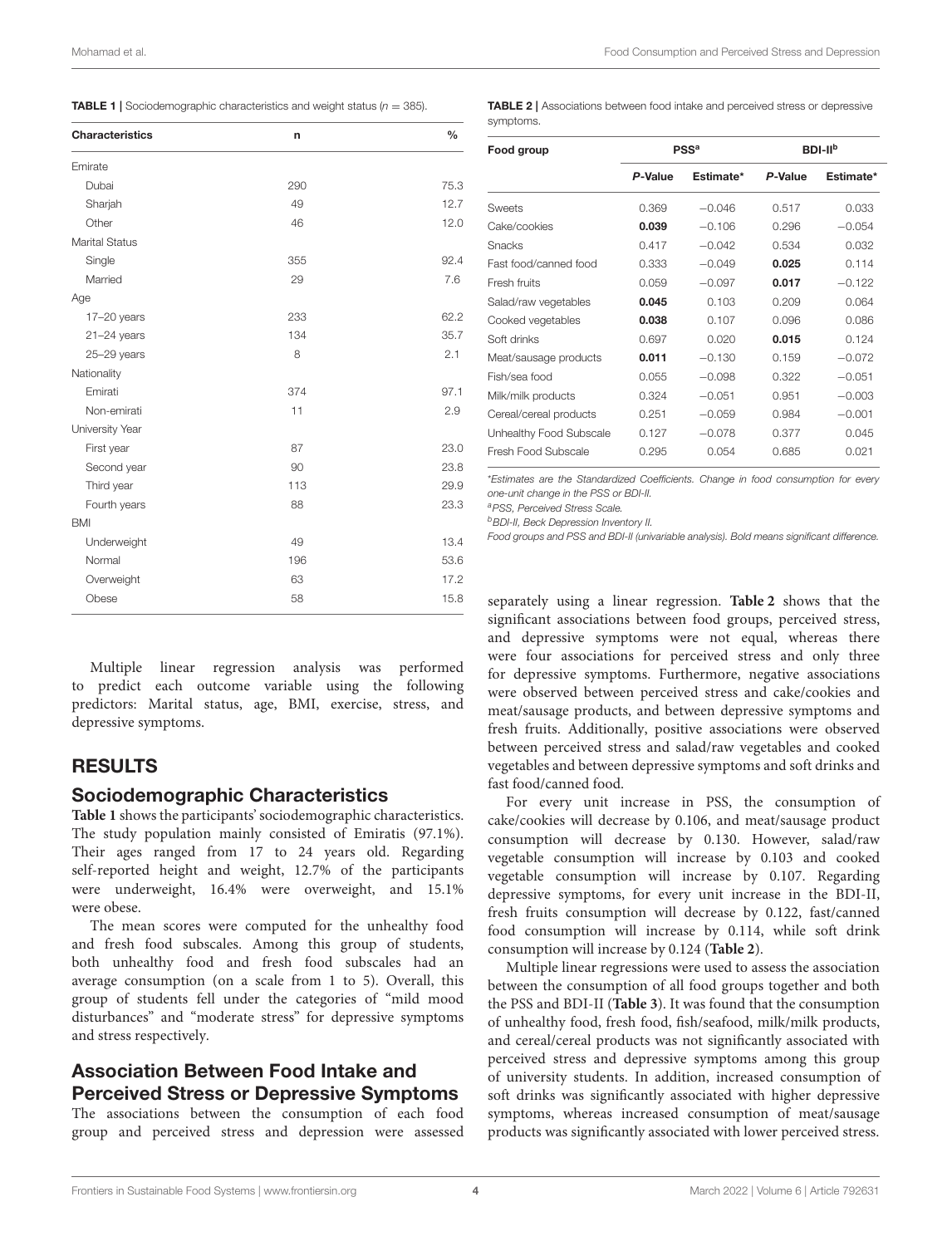<span id="page-5-0"></span>

| <b>Food Subscale</b>      | $PSS^a$ |           | BDI-II <sup>b</sup> |           |
|---------------------------|---------|-----------|---------------------|-----------|
|                           | P-Value | Estimate* | P-Value             | Estimate* |
| Unhealthy food Subscale** | 0.129   | $-0.086$  | 0.928               | 0.005     |
| Fresh food Subscale***    | 0.087   | 0.093     | 0.364               | 0.049     |
| Soft drinks               | 0.147   | 0.083     | 0.012               | 0.145     |
| Meat/sausage products     | 0.048   | $-0.114$  | 0.126               | $-0.088$  |
| Fish/sea food             | 0.146   | $-0.085$  | 0.279               | $-0.063$  |
| Milk/milk products        | 0.819   | 0.013     | 0.668               | 0.025     |
| Cereal/cereal products    | 0.565   | $-0.032$  | 0.810               | 0.014     |

\**Estimates are the Standardized Coefficients. Change in food consumption for every one-unit change in the PSS or BDI-II.*

\*\**Unhealthy food Subscale: mean of four items (sweets, cakes/cookies, snacks, fast food).* \*\*\**Fresh Subscale: mean of three items (fresh fruits, salads, cooked vegetables). Bold means significant difference.*

<span id="page-5-1"></span>TABLE 4 | General linear model for unhealthy food consumption.

| Variable            | β        | S.E. <sup>a</sup> | P-value | 95% Confidence<br>Interval for $\beta$ |                |
|---------------------|----------|-------------------|---------|----------------------------------------|----------------|
|                     |          |                   |         | Lower<br>bound                         | Upper<br>bound |
| Corrected model     |          |                   | 0.141   |                                        |                |
| Intercept           | 3.392    | 0.424             | 0.000   | 2.558                                  | 4.226          |
| Marital Status      | 0.103    | 0.137             | 0.451   | $-0.166$                               | 0.373          |
| <b>Students Age</b> | $-0.011$ | 0.021             | 0.599   | $-0.051$                               | 0.030          |
| BMI                 | $-0.011$ | 0.041             | 0.793   | $-0.091$                               | 0.070          |
| Exercise            | $-0.040$ | 0.019             | 0.042   | $-0.078$                               | $-0.002$       |
| BDI-II              | 0.007    | 0.005             | 0.167   | $-0.003$                               | 0.016          |
| <b>PSS</b>          | $-0.015$ | 0.009             | 0.085   | $-0.032$                               | 0.002          |

 $R^2 = 0.028$ .

*<sup>a</sup>S.E., standard error. Bold means significant difference.*

## Unhealthy Food Consumption

**[Table 4](#page-5-1)** presents the results of the multiple linear regression model of unhealthy food consumption. This included marital status, age, BMI, exercise, BDI-II sum, and PSS sum. These variables accounted for only ∼3% of the variation in the unhealthy food consumption subscale ( $R^2 = 0.028$ ). However, this difference was not statistically significant ( $p = 0.141$ ). Exercise was the only variable that had a significant effect on the unhealthy food consumption ( $p < 0.050$ ).

## **DISCUSSION**

The main objective of this study was to assess the association between perceived stress and depressive symptoms with the frequency of consumption of specific food groups among female university students. Habits formed during youth are likely to be sustained throughout later adulthood [\(Schmidt, 2012\)](#page-7-2). Therefore, studying the complex relationship between food choice and mental state could help us to understand how the frequency of consumption of certain food groups could be influenced by stress or depression, or vice versa.

The results of this study showed that the consumption of cakes/cookies and meat/sausage products was negatively associated with stress, whereas consumption of salad/raw vegetables and cooked vegetables was positively associated with stress. These results are inconsistent with those of other crosssectional studies conducted on different populations. Several studies have reported higher consumption of sweets, snacks, and fast food with higher stress levels or higher consumption of fruits and vegetables with lower stress levels [\(Mikolajczyk et al.,](#page-7-18) [2009;](#page-7-18) [El Ansari and Berg-Beckhoff, 2015\)](#page-7-10). Nevertheless, a study conducted in Palestine reported results similar to those of the present study.

It was found that among females, the consumption of cakes/cookies was negatively associated with stress, and among males, all food groups except cereal/cereal products were negatively associated with stress [\(Mohamed Yassin, 2016\)](#page-7-32). The latter study suggested that lower consumption of cakes/cookies with higher stress could be linked to the fact that people consume foods high in carbohydrates (CHO) to relieve their stress. This could be explained by the fact that highly palatable foods that are high in CHO and fat, such as cakes/cookies, enhance opioid levels in the brain, which are linked to feelings of pleasure and are eaten as rewards after stress. Hence, students' stress levels were lower when they consumed these foods (Society for the Study of Ingestive Behavior, [2009;](#page-7-33) [Mohamed Yassin,](#page-7-32) [2016\)](#page-7-32). However, this suggestion is based on the assumption that students with lower stress levels who consumed more cakes and cookies were stressed before, and consumed more of this food group to relieve their symptoms. This assumption could not be confirmed by the current study design. Another possible explanation could be behavioral differences between stress and depression among individuals.

This study found that the consumption of fast food/canned food and soft drinks was positively associated with depressive symptoms whereas, the consumption of fresh fruits was negatively associated with depressive symptoms. These results are consistent with those of similar studies found regarding these food groups and depressive symptoms (Mikolajczyk et al., [2009;](#page-7-18) [El Ansari et al., 2014;](#page-7-19) [Martínez-González, 2016\)](#page-7-13). Previous studies have found that consuming foods such as fruits, vegetables, seafood, and low processed organ meats that are rich in antidepressant nutrients is associated with a lower risk of depression [\(Martínez-González, 2016\)](#page-7-13). In addition to the fact that highly processed and high-sugar foods are among the foods linked to depression, low-processed organ meats, seafood, and legumes were found to have the highest levels of antidepressants [\(Martínez-González, 2016\)](#page-7-13). In line with these findings, the current study found a negative association between vegetable consumption and depression; however, no significant effects were found regarding for seafood, organ meat, or legumes consumption. Depression reflects behavioral changes in people with higher levels of depressive symptoms. Thus, individuals with depressive symptoms are more likely isolate themselves from their social networks, which might increase their symptoms. Unlike stress, depression creates feelings of emptiness and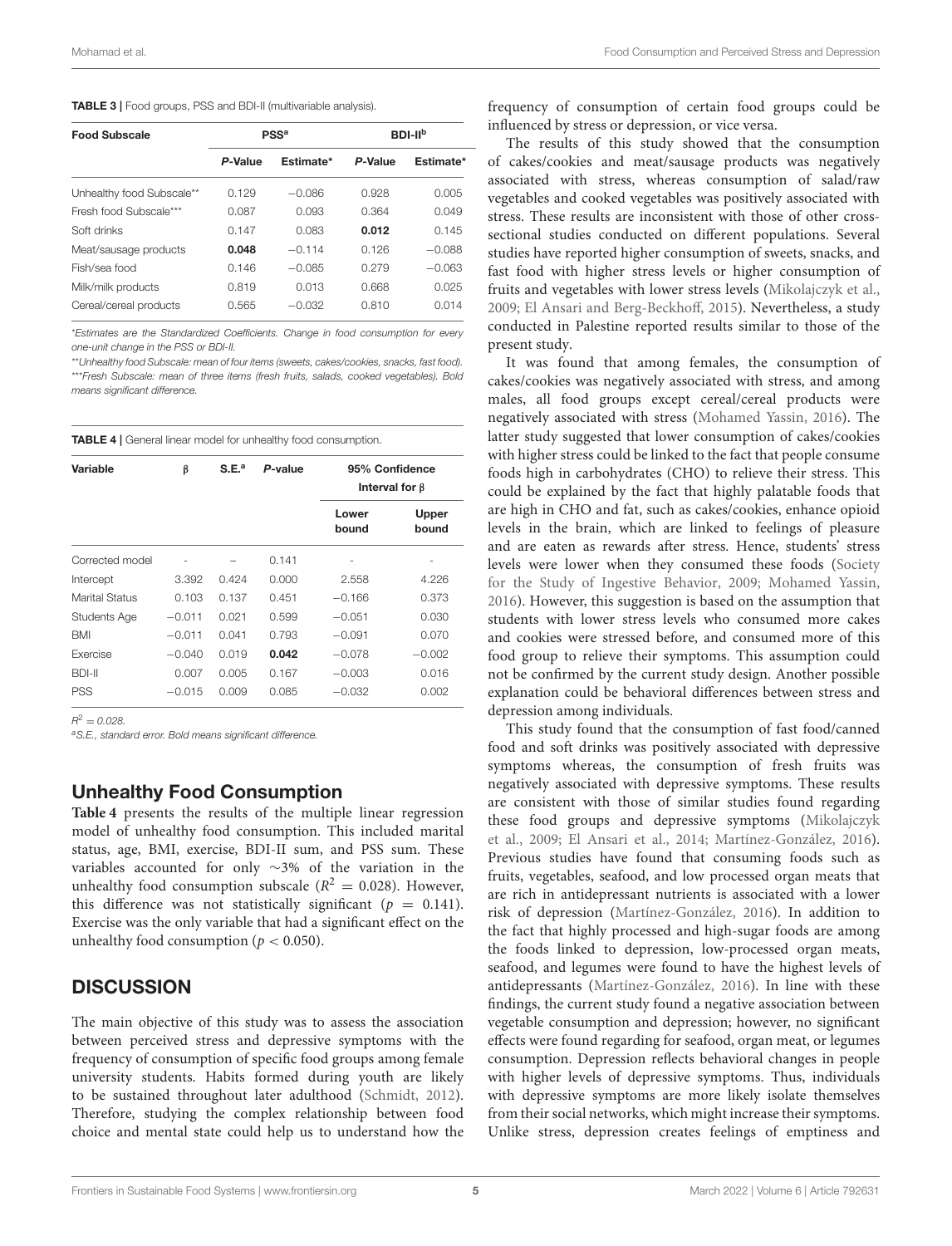hopelessness, pointlessness of efforts and severe reduction in the perception of self-efficacy [\(Brouwers and Tomic, 2000;](#page-7-34) Bisschop et al., [2004;](#page-7-35) [Gallagher et al., 2011\)](#page-7-36).

As such, making an effort to eat healthier food for people with depression would not be significant; hence, the tendency we report here to consume more easily accessible foods that fall under the unhealthy food groups in the high-depression group. However, it may still be considered important and possible to eat healthily; hence, there is a positive link between higher levels of stress and healthier eating behaviors. It may be interest in the future to investigate the extent to which there is a discrepancy between the wish to eat healthily and the actual dietary behavior of the high-stress group. Importantly, it would be interesting to determine the extent to which a higher discrepancy (between wish and actual dietary behavior) is linked via dissonance, to the levels of stress reported in this group.

This study found only one significant association between stress and one with depressive symptoms. Consumption of meat/sausage products was negatively associated with stress, whereas the consumption of soft drinks was positively associated with depressive symptoms. These findings are not consistent with findings from other studies that found positive associations between unhealthy food (sweets/snacks/cookies/fast food) and stress and depression, nor with studies that found negative associations between healthy food (fruits and vegetables) and stress and depression [\(Mikolajczyk et al., 2009;](#page-7-18) El Ansari et al., [2014\)](#page-7-19). However, Yassin et al. found that stress was negatively associated with unhealthy food consumption among males only, which is similar to the insignificant result found in this study regarding the unhealthy food subscale and stress [\(Mohamed Yassin, 2016\)](#page-7-32). First, the explanation for the negative association found between meat/sausage product consumption and stress is not known, although it could mean that lower stress leads to an increased consumption of protein. Future studies are needed to further investigate this association. Second, the positive association between soft drink consumption and depressive symptoms could be related to behavioral changes in people with higher depressive symptoms, as previously mentioned.

Finally, the general linear regression model controlling for confounding variables showed that exercise was the only variable that predicted unhealthy food consumption. The results showed that the frequency of exercise decreased with a higher consumption of unhealthy food. Previous studies found that individuals who report higher levels of physical activity have lower levels of stress and depression. Therefore, there may be an indirect association between the two mental health indicators and unhealthy food consumption [\(Norris et al., 1992;](#page-7-37) [Hassmén et al.,](#page-7-38) [2000\)](#page-7-38). Unhealthy food consumption could be affected more by variables not included in this study, which should be investigated in future studies. The chief among these are socioeconomic variables, variables related to parents' educational level, and other social factors. As this study is cross-sectional, causation could not be derived and was susceptible to bias. Therefore, future studies should focus on clinical and controlled experiments.

## **CONCLUSION**

This study found associations between stress, and depression, with food consumption among female university students. In contrast to stress, feelings of hopelessness, which are symptomatic of depression, reduce the importance of consuming healthier food. Additionally, eating cakes/cookies was negatively associated with perceived stress. However, assessing the presence of pre-existing stress that affects food consumption was not within the scope of this study. Further studies are required to investigate the relationship between stress and food consumption in this population and to identify the main reasons for this relationship. This study suggests identifying nutritional issues when addressing perceived stress or depressive symptoms among female university students. Moreover, improving the mental state of students could improve their food choice and intake.

## DATA AVAILABILITY STATEMENT

The raw data supporting the conclusions of this article will be made available by the authors, without undue reservation.

## ETHICS STATEMENT

The studies involving human participants were reviewed and approved by Mercedes Sheen Chair of the Research Ethics Committee, Zayed University. The patients/participants provided their written informed consent to participate in this study.

## AUTHOR CONTRIBUTIONS

OM wrote the initial draft of the manuscript, compiled the instruments in one questionnaire and performed data collection. HA supervised the project, provided guidance and advice when needed. LS performed data analysis, wrote the initial draft of the statistical analysis and results. EH provided guidance regarding the mental health indicators and the instruments used to assess them in addition to contributing to the discussion. RA provided guidance regarding the food frequency questionnaire and suggested the adjustments of the BDI-II scoring system to compensate for the obligatory removal of one item. All authors contributed to the article and approved the submitted version.

## ACKNOWLEDGMENTS

We would like to thank Dr. Walid El Ansari from University of Gloucestershire, Gloucester - United Kingdom, for providing some of the instruments as this study was based on his previous work.